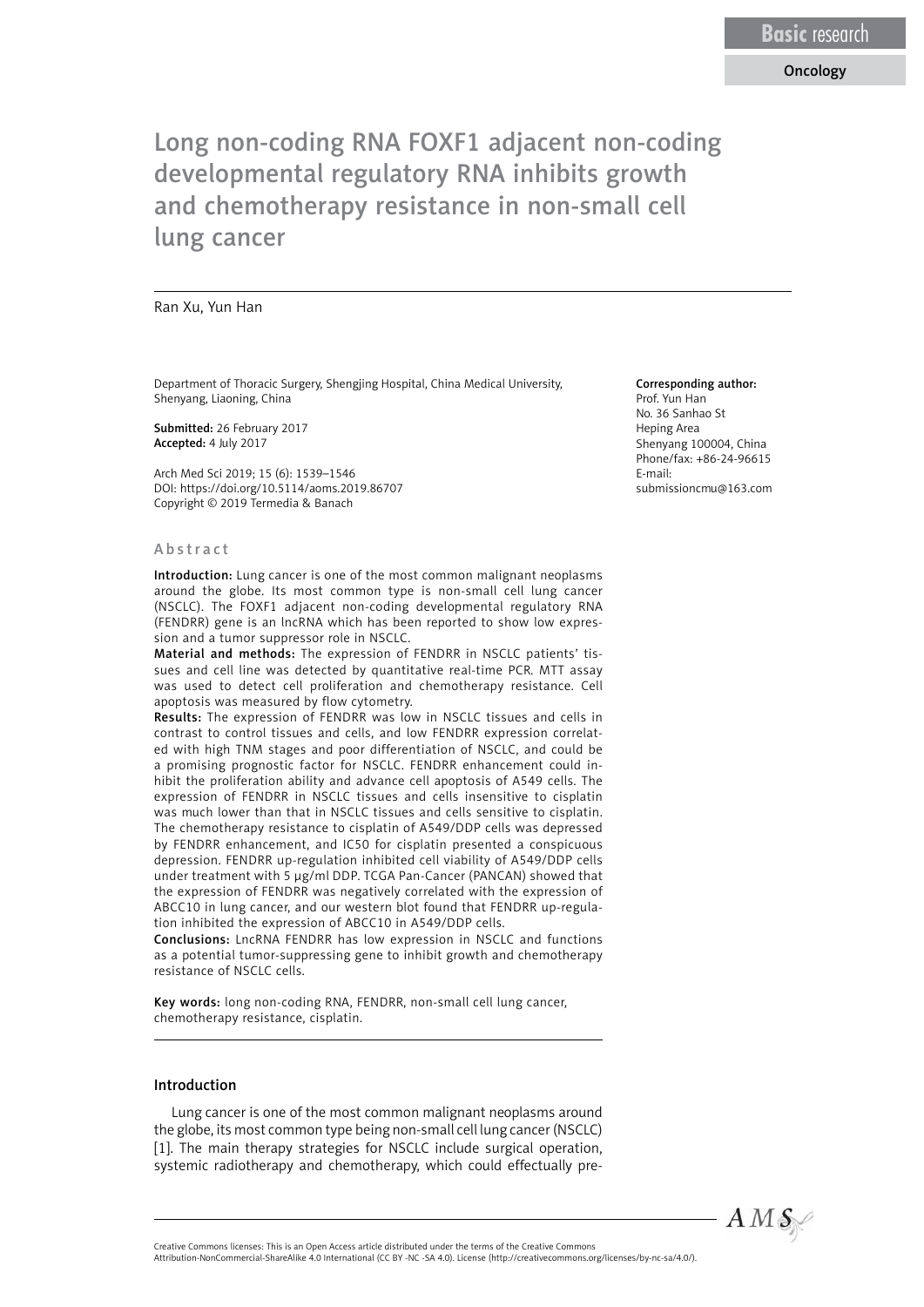vent metastasis and recrudescence of NSCLC [2]. Despite prominent advances in modern surgical technique and systemic chemotherapy, the prognosis of NSCLC patients is still poor; its 5-year survival rate is less than 15% [3]. Consequently, it is urgent to study the molecular mechanisms involved in the tumorigenesis and development of NSCLC, which will contribute to the progress of NSCLC's clinic therapy.

Long noncoding RNA (lncRNA) is a category of endogenous non-coding RNAs longer than 200 nucleotides, which is a hotspot in current research. By January 2016, 294 lncRNAs had been functionally annotated in the LncRNAdb database; most of them had been found and researched in human. LncRNAs have various functions and complicated regulative mechanisms, and take part in almost all physiological or pathological cytobiological characteristics, including apoptosis, cell proliferation and chemotherapy resistance [4–7].

The FOXF1 adjacent non-coding developmental regulatory RNA (FENDRR) gene is an lncRNA located at 16q24.1, which produces a spliced long non-coding RNA transcribed bidirectionally with FOXF1 on the opposite strand. To date, limited data about the aberrant expression and functions in cancers have been reported. Xu *et al.* reported that the FENDRR gene showed low expression in gastric cancer and participate in the modulation of metastasis and progression, and its low expression predicted poor prognosis of gastric cancer patients [8]. In Li's microarray assays, the expression of FENDRR showed significant down-regulation in lung cancer [9]. Those discoveries suggested that FENDRR might also play a tumor-suppressing role in NSCLC, but its role and clinical significance in NSCLC is still unclear.

In this study, the expression of FENDRR was confirmed to be low in NSCLC tissues in contrast to control tissues, and low FENDRR expression correlated with high TNM stages and poor differentiation of NSCLC. Moreover, FENDRR played its tumor-suppressing role to inhibit cell proliferation ability and chemotherapy resistance, and advance cell apoptosis of NSCLC cells. The consequences will contribute to mechanism research and clinical treatments for NSCLC.

## Material and methods

#### Clinical specimens

All 74 NSCLC and normal lung tissues (NLT) specimens were obtained in the Department of Thoracic Surgery, Affiliated Shengjing Hospital of China Medical University (Shenyang, China) from April 2009 to November 2010. Another 50 NSCLC specimens were obtained from October 2012 to June 2013 through bronchoscopy, and treated with cisplatin. According to RECIST Response Evaluation Criteria, these NSCLC patients were divided into two groups according to the sensitivity to cisplatin: the sensitive group  $(n = 21)$ was completely or partially sensitive to cisplatin, while the insensitive group (*n* = 29) was insensitive to the cisplatin. The clinical pathological data were confirmed by a pathologist according to WHO standards, and follow-up continued 5 years until December 2015. This study was approved by the Ethics Committees of China Medical University.

#### Cell culture

Human pulmonary alveolar epithelial cells (PAEC) were obtained from ScienCell Research Laboratories (Santiago, Ca, USA). Human NSCLC A549 cells were obtained from the Chinese Academy of Medical Sciences (Beijing, China). The A549/DDP cell line was obtained from Runcheng Company (Shanghai, China), which showed resistance to cisplatin. The cells were cultured in RPMI-1640 medium with 10% fetal bovine serum (Gibco, Carlsbad, CA, USA) at 37°C. In order to maintain the resistance phenotype, A549/DDP cells was cultured with 5.0 µg/ml cisplatin (Sigma, St. Louis, MO, USA), and cultured in cisplatin-free medium for 10 days prior to the experiment.

#### Quantitative real-time PCR (qRT-PCR)

Then FENDRR expression level was detected with SYBR (Applied Biosystems, Foster City, CA, USA); its forward primer was 5'-TAAAATT-GCAGATCCTCCG-3' and the reverse primer was 5'-AACGTTCGCATTGGTTTAGC-3'. GAPDH was used as a reference gene; its forward primer was 5'-GTCAACGGATTTGGTCTGTATT-3' and the reverse primer was 5'-AGTCTTCTGGGTGGCAGTGAT-3'. The 2–ΔΔ*Ct* method was used to quantify the relative expression of FENDRR [10].

#### Transfection

Various vectors were transfected with Lipofectamine 3000 Reagent (Invitrogen, Foster City, CA, USA) according to the operation manual. After 4 h, normal medium was applied to cultured cells for 48 h.

#### Vector construction

The FENDRR expression vector pc-FENDRR was constructed by Sangon Company (Shanghai, China). The pcDNA3.1 vector (Invitrogen, Carlsbad, CA, USA) was selected to be the negative control (pc-NC).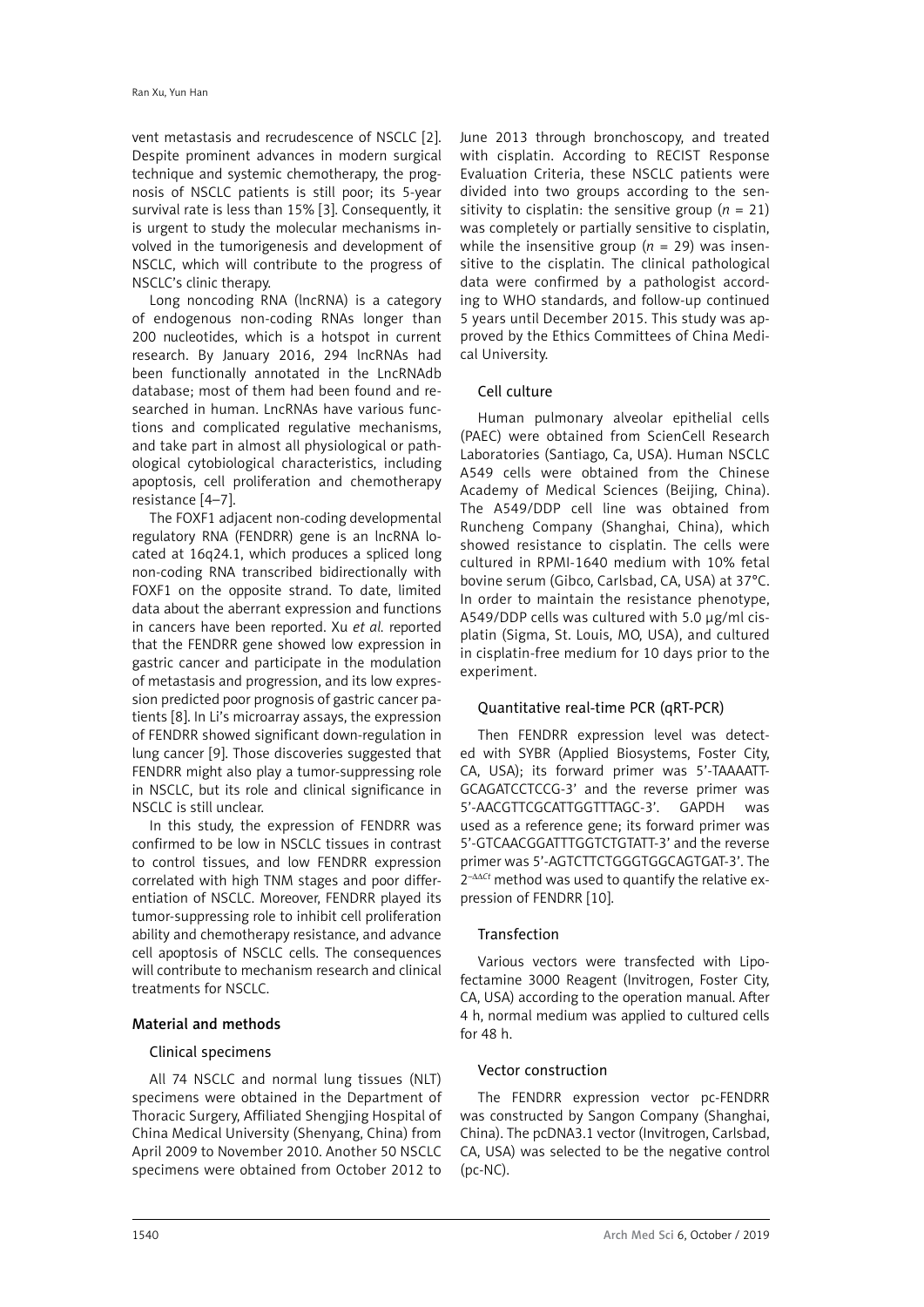#### Cell proliferation assay

The cells  $(2 \times 10^4$ /well) were seeded in a 96-well plate. 20 μl of MTT solution (0.5 mg/ml, Sigma, St. Louis, MO, USA) per well was added to the 96-well plate, and it was incubated at 37°C. 4 h later, MTT solution was discarded, and to each well 0.2 ml was added, then it was incubated for 30 min. For OD values and the calculation of cell viability refer to the previous literature [11].

#### Apoptosis detection

Flow cytometry was used to examine the apoptosis rate with the Annexin V-FITC apoptosis test kit (Beyotime, Nantong, Jiangsu, China) according to the operation manual, and the data were analyzed through CellQuest 3.0 software (BD, Franklin Lakes, NJ, USA).

## Western blot

Protein was extracted by lysing with RIPA buffer (Beyotime, Shanghai, China) and the concentration was determined using the BCA assay (Beyotime, Shanghai, China) according to the manufacturer's instructions. A total of 30 μg of protein were subjected to 10% SDS-PAGE and transferred to a 0.22 μm PVDF membrane. After being incubated with specific ABCC10 antibodies (ab91451, Abcam, USA) on a shaker overnight at 4°C, signals were visualized using the infrared labeled antibody and scanned with the Dual Color Infra-red Laser Imaging System (Gene, HK, China) by being normalized to the inference gene of GAPDH.

## Chemotherapy resistance assay

Cells were treated with cisplatin at various concentrations (1.0 μg/ml, 5.0 μg/ml, 10 μg/ml, 15 μg/ml, 20 μg/ml, 25 μg/ml) [11]. The cell viability was detected by MTT assay 48 h later and the dose-response curve charted. The half maximal inhibitory concentration (IC $_{50}$ ) was calculated by the Probit regression model.

#### Statistical analysis

All experiments were done 5 times. SPSS 21.0 software (IBM, Somers, NY, USA) was selected to perform the statistical analysis. For the comparison of differences piared Student's *t*-test was used. The association between FENDRR expression and pathological grades was assessed using one-way ANOVA and binary logistic regression. The overall survival rate was calculated by the Kaplan-Meier method. *P* < 0.05 means a significant difference.

# Results

## FENDRR showed low expression in NSCLC specimens and cells

Figure 1 A shows that the FENDRR expression in NSCLC was much lower than that in NLT (*p* < 0.05). Moreover, compared with control PAEC cells, the FENDRR expression was down-regulated in A549 cells, and down-regulated much more in A549/DDP cells (*p* < 0.05, Figure 1 B). Those results suggested that FENDRR might play a role in genesis and chemotherapy resistance of NSCLC.

The correlations between FENDRR expression and clinical pathological characteristics of NSCLC were investigated using univariate and multivariate analysis. Lower FENDRR expression in NSCLC tissues occurred much more often in patients with more malignant behaviors, including high TNM stage and poor differentiation ( $p < 0.05$ , Table I), but excluding age, sex and lymphatic metastasis. Those results provided initial evidence that FENDRR might be involved in genesis and progression of NSCLC, but not in metastasis.



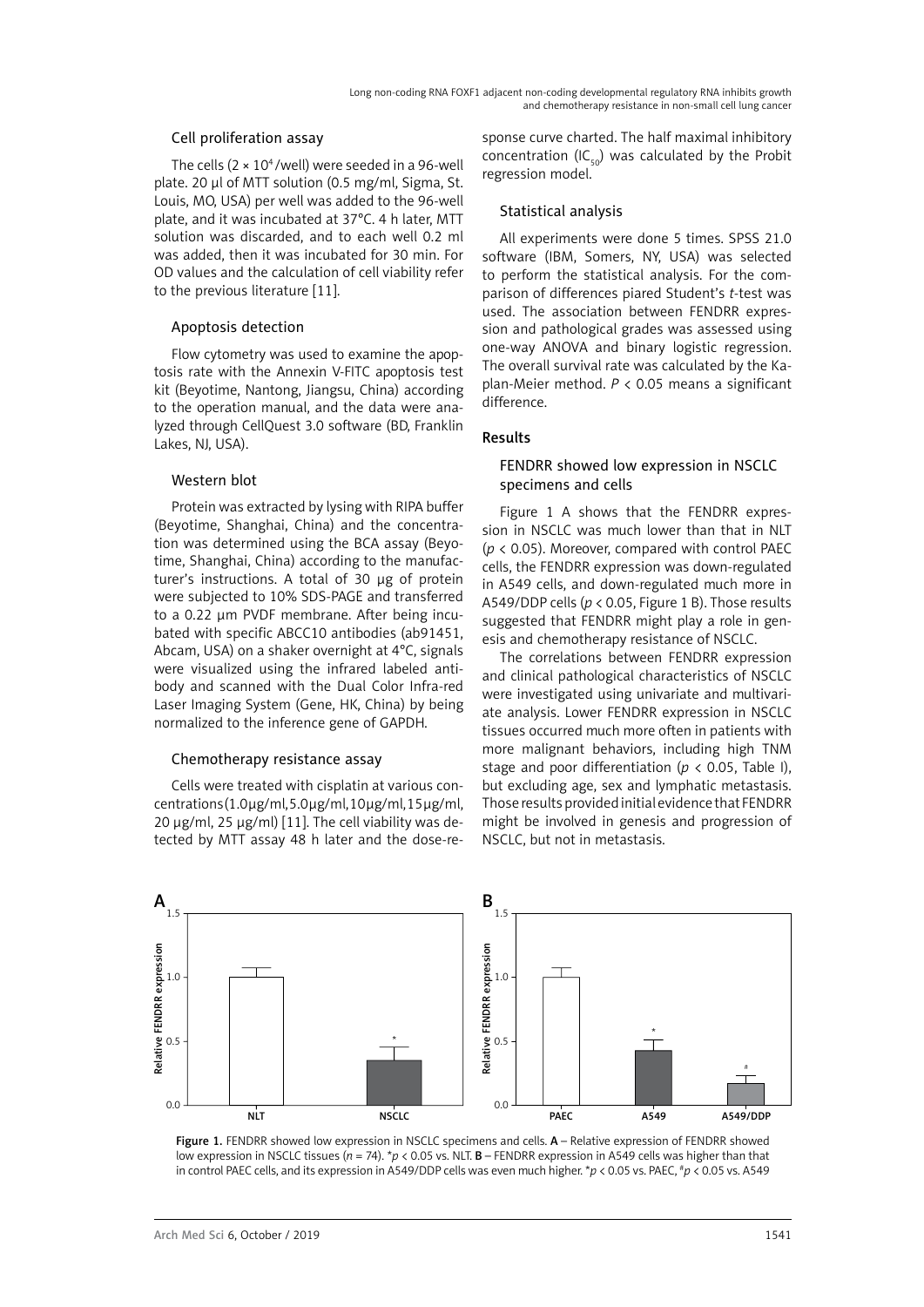| Factor               |                 | $\boldsymbol{N}$ | $Mean \pm SD$   | P-value |
|----------------------|-----------------|------------------|-----------------|---------|
| Age                  | $\leq$ 58       | 37               | $0.34 \pm 0.05$ | 0.2013  |
|                      | > 58            | 37               | $0.32 + 0.08$   |         |
| Sex                  | Male            | 45               | $0.32 + 0.06$   | 0.0531  |
|                      | Female          | 29               | $0.35 \pm 0.07$ |         |
| Differentiation      | Well/moderately | 48               | $0.38 + 0.08$   | $0.01*$ |
|                      | Poorly          | 26               | $0.24 \pm 0.04$ |         |
| Lymphatic metastasis | Negative        | 30               | $0.35 \pm 0.09$ | 0.0893  |
|                      | Positive        | 44               | $0.32 + 0.06$   |         |
| TNM stage            | $  +   $        | 47               | $0.37 + 0.07$   | $0.01*$ |
|                      | $III + IV$      | 27               | $0.26 \pm 0.03$ |         |

Table I. Univariate analysis of the association between FENDRR expression and clinical pathological factors in 74 NSCLC patients

*\*The difference is significant.*

# FENDRR was a prognostic factor for NSCLC patients

NSCLC patients with higher FENDRR expression had a remarkably longer survival time than patients with lower FENDRR expression. The overall survival rate of 5 year is 10.8 percent in the higher FENDRR expression group, but 29.7% in the lower group. Meanwhile, patients with lower expression of FENDRR had a significantly worse prognosis according to a univariate Cox proportional hazards regression analysis of overall survival (HR = 0.5818, 95% CI: 0.3450–0.9811, *p* = 0.042). Those outcomes verified that low-expressed FENDRR participated in the progression of NSCLC.

# Up-regulation of FENDRR inhibited the proliferation ability and advanced cell apoptosis in A549 cells

To investigate the influence of FENDRR expression changes on the cell characteristics of NSCLC cells, the expression vector for FENDRR was transfected into A549 cells to up-regulate the expression of FENDRR (Figure 2 A). After transfection, compared with the control groups, the cell viability of A549 cells with FENDRR over-expression decreased significantly (Figure 2 B). Moreover, the results of apoptosis detection showed that the apoptosis rate of A549 cells with FENDRR over-expression was much higher than that in the control groups (Figure 2 C).

# FENDRR was correlated with cisplatin resistance of NSCLC patients

Cisplatin is one of the first-line drugs applied in chemotherapy for NSCLC patients. In this study, 50 NSCLC patients treated with chemotherapy were divided into two groups according to the sensitivity to cisplatin, and the expression of FENDRR in the insensitive group was much lower than that in the sensitive group (Figure 3 A). This result provided initial evidence that FENDRR down-regulation might be involved in chemotherapy resistance of NSCLC.

The IC<sub>50</sub> values of cisplatin in A549 and A549/ DDP cells were 11.38 ±1.17 μg/ml and 26.41 ±1.53 μg/ ml, and A549/DDP cells showed stronger resistance to cisplatin (*p* < 0.05, Figure 3 B). The expression of FENDRR was up-regulated also by transfection with pc-FENDRR in A549/DDP cells (*p* < 0.05, Figure 3 C). Those results revealed that the expression of FENDRR was positively correlated with the response of patients to cisplatin-associated chemotherapy.

# Up-regulation of FENDRR inhibited chemotherapy resistance to cisplatin in A549/DDP cells

Figure 3 B shows that FENDRR enhancement could depress IC50 of cisplatin from 26.41 ±1.53 μg/ml to 15.62 ±1.25 μg/ml in A549/DDP cells ( $p$  < 0.05), which demonstrates that overexpression of FENDRR inhibits chemotherapy resistance to cisplatin in NSCLC cells. Moreover, the A549/DDP cells were treated with DDP (5 μg/ml) and the MTT assay indicated that FENDRR up-regulation inhibited cell viability of A549/DDP cells (Figure 3 D, *p* < 0.05).

# Up-regulation of FENDRR inhibited expression of ATP binding cassette subfamily C member 10 (ABCC10) in A549/DDP cells

The co-expression patterns (log2-scale) between FENDRR and ABCC10 in TCGA Pan-Cancer (PANCAN)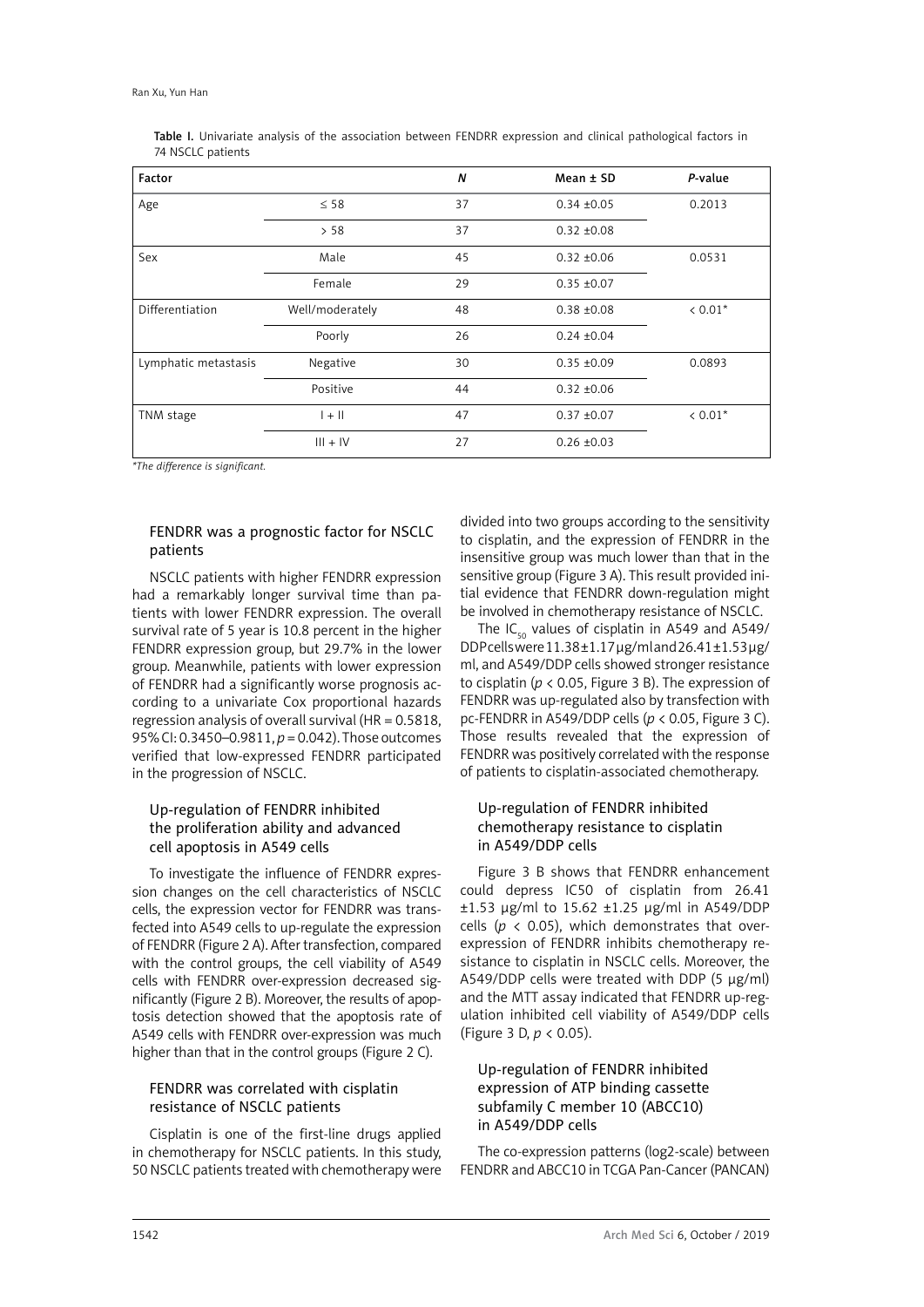Long non-coding RNA FOXF1 adjacent non-coding developmental regulatory RNA inhibits growth and chemotherapy resistance in non-small cell lung cancer



showed that the expression of FENDRR was negatively correlated with the expression of ABCC10 (Figures 4 A, B), with a Pearson coefficient *r* = –0.2167 and *p*-value (two tail, *t*-test) =  $1.59 \times 10^{-7}$  in lung adenocarcinoma (LUAD), and a Pearson coefficient  $r = -0.2014$  and *p*-value (two tail, *t*-test) =  $2 \times 10^{-6}$  in lung squamous cell carcinoma (LUSC).

Also, the western blot showed that FENDRR up-regulation inhibited the expression of ABCC10, a multidrug resistance associated protein, in A549/DDP cells (Figure 4 C, *p* < 0.05).

#### Discussion

LncRNAs are hotspots in current research, in which anomalous expression of certain lncRNAs is

found in a variety of malignant cancers, and those lncRNAs can act as tumor-suppressing genes or oncogenes to play a part in genesis and progression of tumors [12, 13]. It is well known that lncRNAs possess various functions and are involved in almost all cancer cell characteristics, including apoptosis, invasion, autophagy and chemotherapy resistance [14–19].

Recently, FENDRR has been reported to show low expression in 5 cell lines and tumor tissues of gastric cancer. Its low expression correlated with higher tumor stage, deeper tumor invasion and lymphatic metastasis, which suggested that FENDRR participates in the modulation of metastasis and progression of gastric cancer [8]. In our study, we confirmed that FENDRR showed low ex-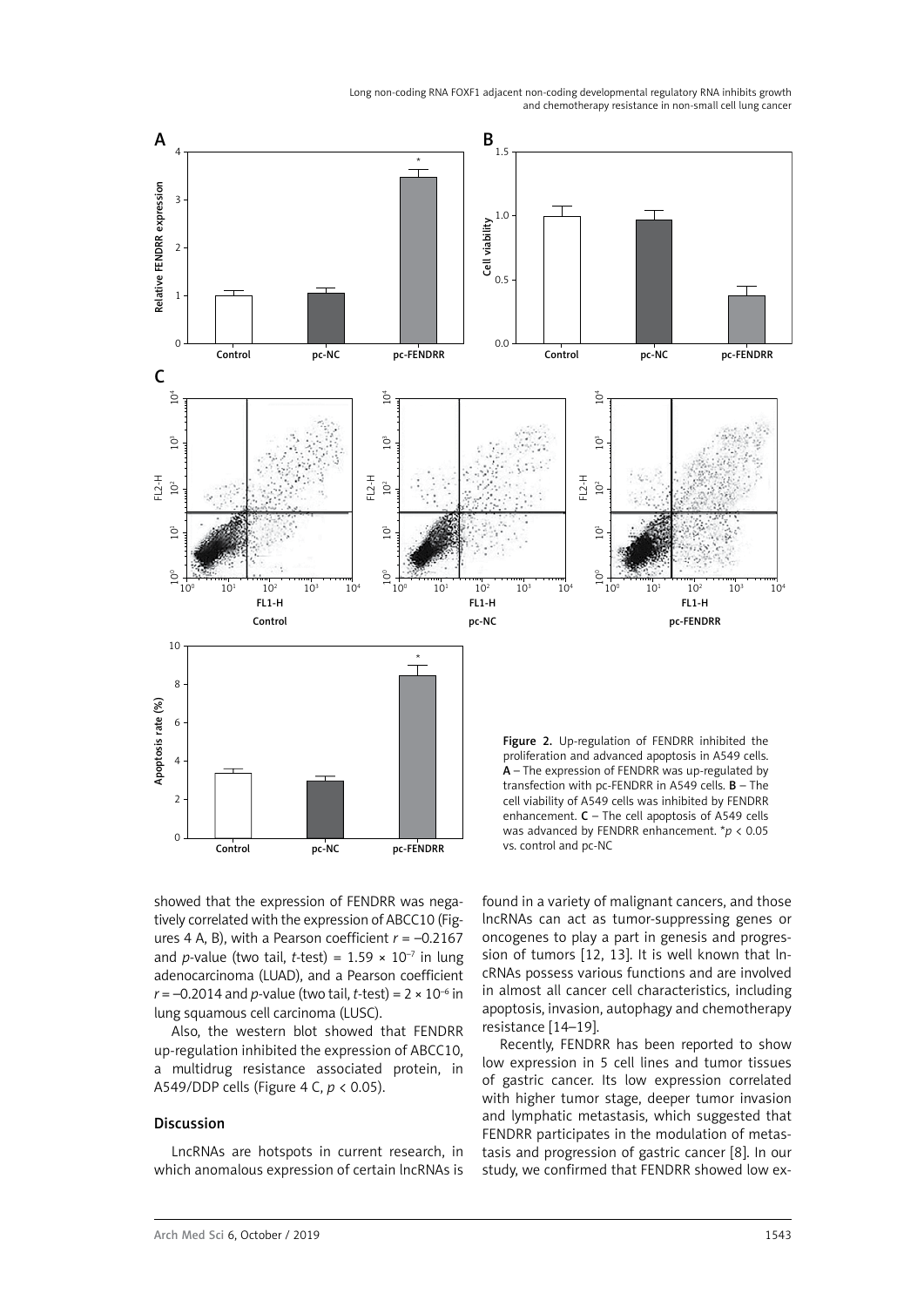

Figure 3. FENDRR was correlated with cisplatin resistance of NSCLC patients and inhibited cisplatin resistance in A549/DDP cells. A – The expression of FENDRR in NSCLC patients insensitive to cisplatin (*n* = 21) was much lower than that in NSCLC patients sensitive to cisplatin ( $n = 29$ ).  $*p < 0.05$  vs. sensitive. **B** – The cisplatin concentration of 50% inhibition of cell growth (IC<sub>50</sub>) of A549/DDP cells was much higher than that in A549 cells, and FENDRR enhancement depressed IC<sub>50</sub> of doxorubicin in A549/DDP cells.  $*p < 0.05$  vs. A549,  $*p < 0.05$  vs. control. **C** – The expression of FENDRR was up-regulated by transfection with pc-FENDRR in A549/DDP cells. \**p* < 0.05 vs. control and pc-NC. D – FENDRR up-regulation inhibited cell viability of A549/DDP cells under treatment with DDP (5 μg/ml). \**p* < 0.05 vs. control and pc-NC

pression in NSCLC tissues and cells, and its low expression was associated with high TNM stage and poor differentiation of NSCLC, but not with age, sex or lymphatic metastasis. Those results indicated that FENDRR might also be involved in tumorigenesis and progress of NSCLC, but not play a part in metastasis of NSCLC.

The Kaplan-Meier analysis showed FENDRR was a prognostic biomarker of overall survival for NSCLC patients, which corresponded to Xu's *et al.* report in gastric cancer [8]. Recent studies showed that several lncRNAs, including HMlincRNA717 and RGMB-AS1 [20, 21], were associated with overall survival of NSCLC patients, and could be prognostic factors for patients with NSCLC. Further penetrating research might provide a diagnosis target and prognostic biomarker for NSCLC.

In order to discuss the functions of FENDRR in NSCLC cells, the expression vector for FENDRR was transfected into A549 cells to up-regulate the expression of FENDRR. Then, the results showed the up-regulation of FENDRR could inhibit the proliferation ability and advance cell apoptosis of A549 cells, which proved that FENDRR acted as a tumor suppressor gene in NSCLC cells. It was demonstrated that FENDRR could combine with polycomb repressive complex 2 (PRC2) and/ or TrxG/MLL complexes to promote the promoter methylation of target genes, and then silenced their expression [22, 23]. FENDER over-expression suppressed migration and invasion through downregulating the expression of FN1 and MMP2/MMP9 in gastric cancer cells [8].

In this study, the expression of FENDRR in cisplatin-resistant NSCLC patients' tissues and cell line was much lower than that in control tissues and cell line, which suggested that FENDRR depletion might be involved in chemotherapy resistance of NSCLC to cisplatin. Chemotherapy is an effective approach to prevent metastasis and recrudescence of NSCLC. But, the prognosis of NSCLC patients is still poor, because of chemotherapy resis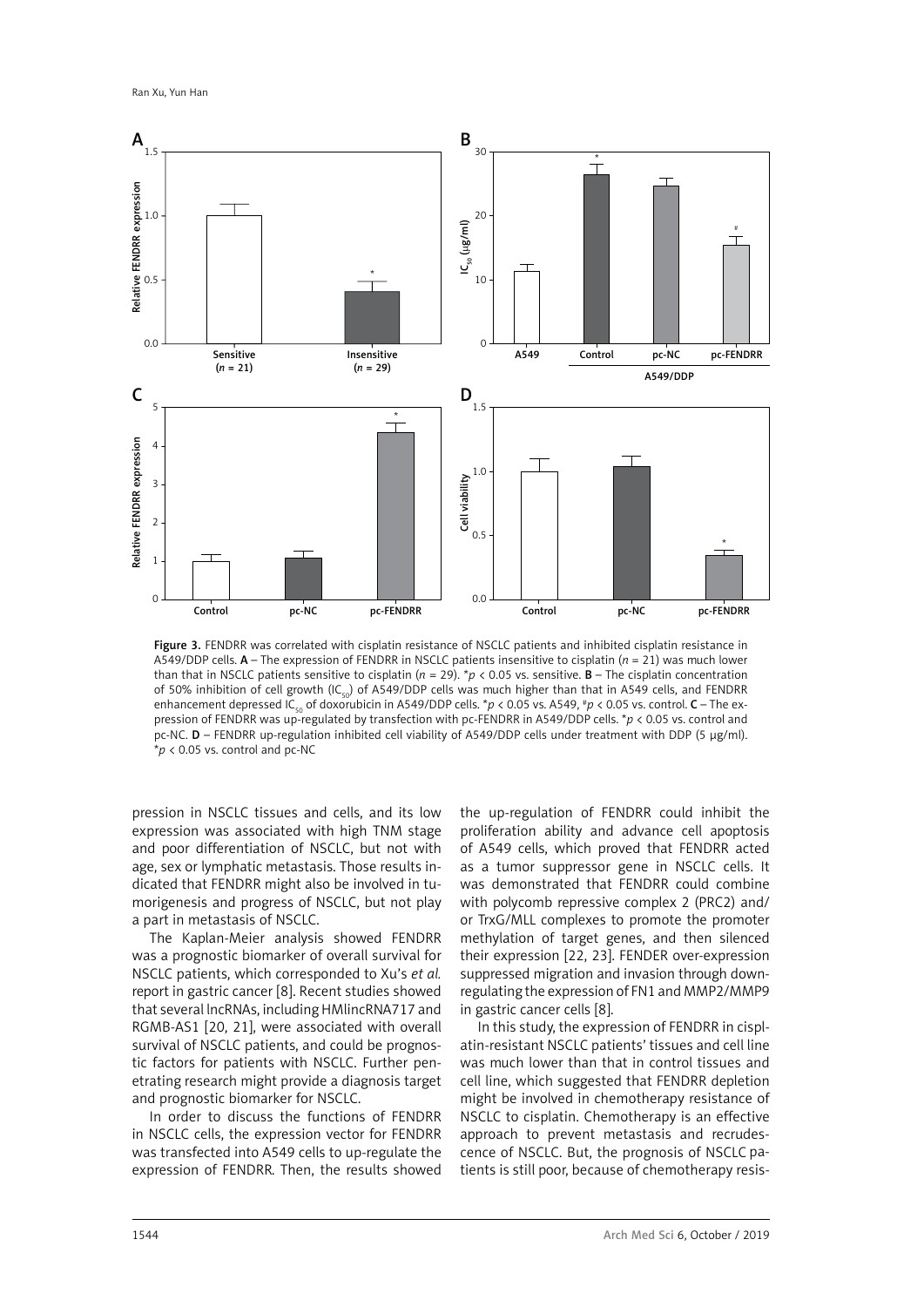Long non-coding RNA FOXF1 adjacent non-coding developmental regulatory RNA inhibits growth and chemotherapy resistance in non-small cell lung cancer



tance. Heretofore, nothing was known about the impact of FENDRR on chemotherapy resistance of NSCLC, especially to cisplatin. In this study, FENDRR over-expression decreased the IC50 for cisplatin in A549/DDP cells, promoted the cytotoxicity induced by DDP, and depressed chemotherapy resistance of A549/DDP cells to cisplatin. Recent papers reported that several lncRNAs participated in modulation of chemotherapy resistance in almost all malignant tumors [12, 24]. Shang *et al.* reported that silencing of long noncoding RNA UCA1 inhibited malignant prolifera-

tion and chemotherapy resistance to doxorubicin in gastric cancer [25]. HOTAIR, a well-known lncRNA, advanced cisplatin resistance through targeted silencing p21 expression in lung adenocarcinoma cells [11].

TCGA Pan-Cancer (PANCAN) analysis showed that the expression of FENDRR was negatively correlated with the expression of ABCC10, and our western blot found FENDRR up-regulation inhibited the expression of ABCC10 in A549/DDP cells. ABCC10 is a member of the ATP-binding cassette (ABC) transporter superfamily, which is also